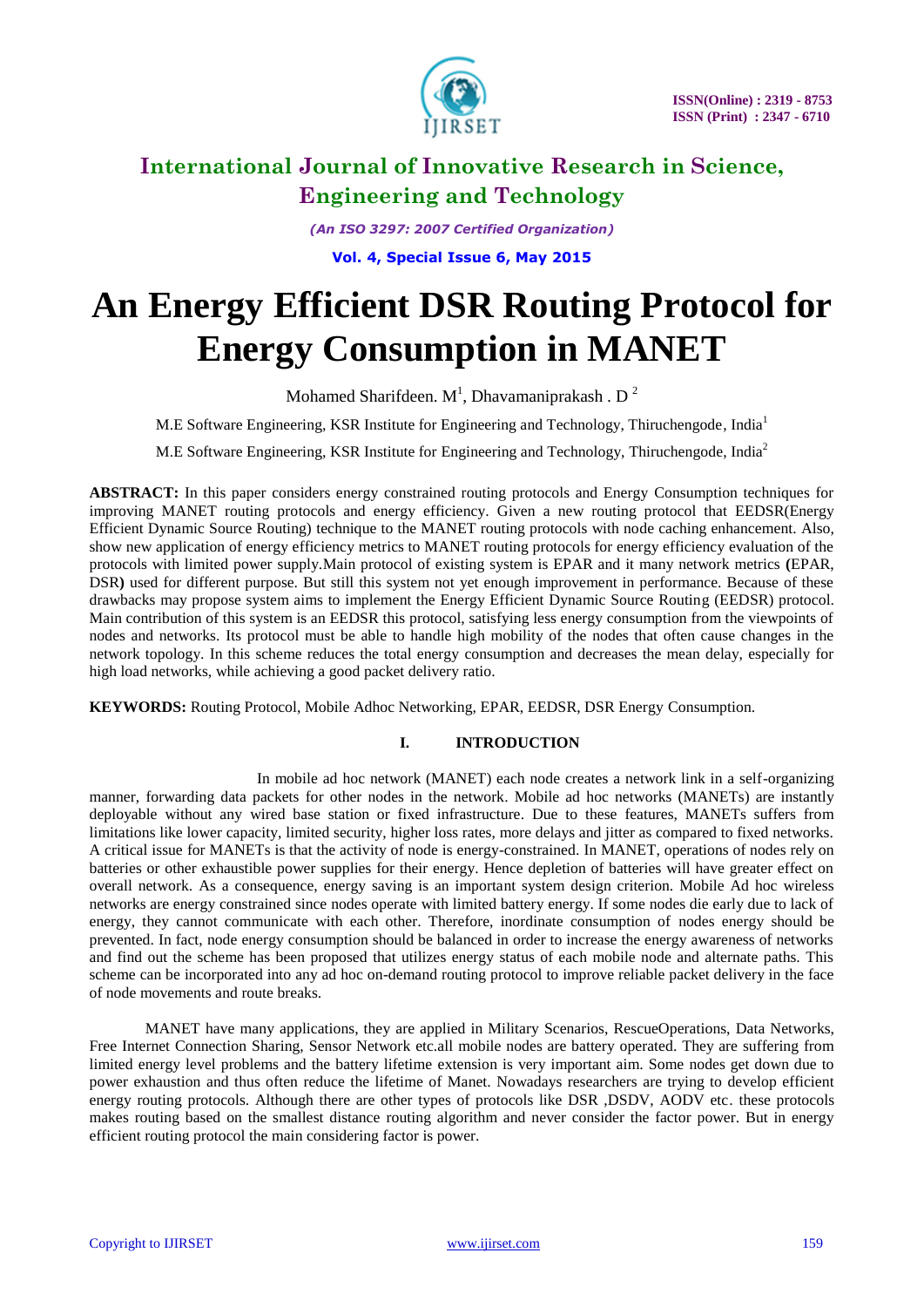

*(An ISO 3297: 2007 Certified Organization)*

### **Vol. 4, Special Issue 6, May 2015**

### **II. RELATED WORK**

Most of the previous work on routing in wireless ad-hoc networks deals with the problem of finding and maintaining correct routes to the destination during mobility and changing topology. In, the authors presented a simple implementable algorithm which guarantees strong connectivity and assumes limited node range. Shortest path algorithm is used in this strongly connected backbone network. However, the route may not be the minimum energy solution due to the possible omission of the optimal links at the time of the backbone connection network calculation. In, the authors developed a dynamic routing algorithm for establishing and maintaining connection-oriented sessions which uses the idea of proactive to cope with the unpredictable topology changes.

### **A. Proactive Energy Aware Routing**

With table-driven routing protocols, each node attempts to maintain consistent up to date routing information to every other node in the network. This is done in response to changes in the network by having each node update its routing table and propagate the updates to its neighboringnodes. Thus, it is proactive in the sense that when a packet needs to be forwarded the route is already known and can be immediately used. As is the case for wired networks, the routing table is constructed using either link-state or distance vector algorithms containing a list of all the destinations, the next hop, and the number of hops to each destination.

#### **B. Reactive Energy Aware Routing**

With on-demand driven routing, routes are discovered only when a source node desires them. Route discovery and route maintenance are two main procedures: The route discovery process involves sending route-request packets from a source to its neighbor nodes, which then forward the request to their neighbors, and so on. Once the routerequest reaches the destination node, it responds by unicasting a route-reply packet back to the source node via the neighbor from which reaches an intermediate node that has a sufficiently up-to-date route, it stops forwarding and sends a route-reply message back to the source. Once the route is established, some form of route maintenance process maintains it in each node's internal data structure called a route-cache until the destination becomes inaccessible along the route. Note that each node learns the routing paths as time passes not only as a source or an intermediate node but also as an overhearing neighbor node. In contrast to table-driven routing protocols, not all up-to-date routes are maintained at every node. Dynamic Source Routing (DSR) and *Ad-Hoc On-Demand Distance Vector* (AODV) are examples of on-demand driven protocols.

### **C. DSR Protocol**

Through the dynamic source protocol has many advantages; it does have some drawback, which limits its performance in certain scenarios. The various drawbacks of DSR are as follows: - DSR does not support multicasting. The dataPacket header in DSR consists of all the intermediate route address along with source and destination, thereby decreasing the throughput. DSR sends route reply packets through all routes from where the route request packets came. This increases the available multiple paths for source but at the same time increases the routing packet load of the network. Current specification of DSR does not contain any mechanism for route entry invalidation or route prioritization when faced with a choice of multiple routes. This leads to stale cache entries particularly in high mobility.

#### **D. Energy Aware Metrics**

The majority of energy efficient routing protocols for MANET try to reduce energy consumption by means of an energy efficient routing metric, used in routing table computation instead of the minimum-hop metric. This way, a routing protocol can easily introduce energy efficiency in its packet forwarding. These protocols try either to route data through the path with maximum energy bottleneck, or to minimize the end-to-end transmission energy for packets, or a weighted combination of both. A first approach for energy-efficient routing is known as Minimum Transmission Power Routing (MTPR). That mechanism uses a simple energy metric, represented by the total energy consumed to forward the information along the route. This way, MTPR reduces the overall transmission power consumed per packet, but it does not directly affect the lifetime of each node. However, minimizing the transmission energy only differs from shortest hop routing if nodes can adjust transmission power levels, so that multiple short hops are more advantageous, from an energy point of view, than a single long hop. In the route discovery phase, the bandwidth and energy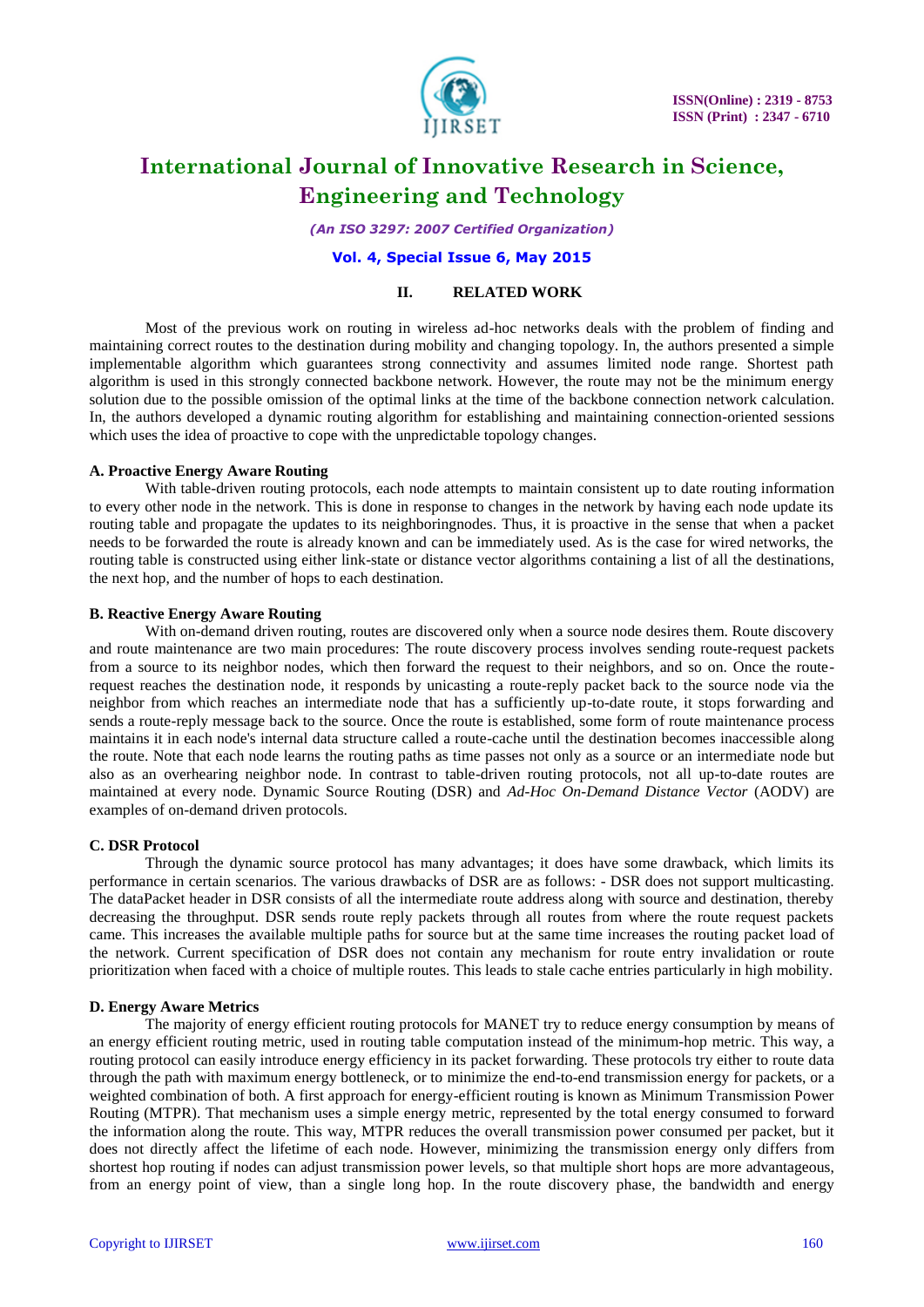

*(An ISO 3297: 2007 Certified Organization)*

### **Vol. 4, Special Issue 6, May 2015**

constraints are built in into the DSR route discovery mechanism. In the event of an impending link failure, a repair mechanism is invoked to search for an energy stable alternate path locally.

### **E. Energy Efficient Manet Routing Protocol**

Different routing protocols have been used to establish a correct and efficient route between a pair of nodes. Butbecause of the limited available power of each node, the selected route cannot remain for a long time so that the source-destination pair can use it for its successful communication. To achieve the goal of getting longer lifetime for a network, we should minimize nodes energy not only during active communication but also when they are in inactive state. Two approaches to minimize the active communication energy are:

- $\triangleright$  Transmission power control approach.
- > Load distribution approach.
- $\triangleright$  sleep/power-down mode

### **a. Transmission Power Control Approach**

A routing algorithm essentially involves finding an optimal route on a given network graph where a vertex represents a mobile node and an edge represents a wireless link between two end nodes that are within each other's radio transmission range. When a node's radio transmission power is controllable their direct communication ranges as well as the number of its immediate neighbors are also adjustable. While stronger transmission power increases the transmission range and reduces the hop count to the destination, weaker transmission power makes the topology sparse which may result in network partitioning and high end-to-end delay due to a larger hop count. There has been active research on topology control of a MANET via transmission power adjustment and the primary objective is to maintain a connected topology using the minimal power. Energy efficient routing protocols based on transmission power control find the best route that minimizes the total transmission power between a source-destination pair.

#### **b. Load Distribution Approach**

The specific goal of the load distribution approach is to balance the energy usage of all mobile nodes by selecting a route with underutilized nodes rather than the shortest route. This may result in longer routes but packets are routed only through energy rich intermediate nodes. Protocols based on this approach do not necessarily provide the lowest energy route but prevent certain nodes from being overloaded and thus ensures longer network lifetime. This subsection discusses two such protocols: Localized Energy-Aware Routing (LEAR) and Conditional Max-Min Battery Capacity Routing (CMMBCR) protocols.

#### **c. Sleep/Power-Down Mode Approach**

The sleep/power-down mode approach focuses on inactive time ofcommunication. Since most radio hardware supports a number of low power states, it is desirable to put the radiosubsystem into the sleep state or simply turn it off to save energy.

#### **f. Energy Consumption Modes**

The mobile nodes in wireless mobile ad hoc network are connected to other mobile nodes. These nodes are free totransmit and receive the data packet to or from other nodes and require energy to such activity. The sources of power consumption are communication and computation with communication often being the chief power consumer. An ad hoc (or "spontaneous") network is a local area network or other small network, especially one with wireless or temporary plug-in connections in which some of the network devices are part of the network only for the duration of a communications session or in the case of mobile or portable devices, while in some close proximity to the rest of the network. Although significant in terms of reducing the power consumption in the wireless transmitter of a sender, it does little to conserve power among the other nodes receivers, forwarders and nodes not involved in this communication. The total energy of nodes is spent in following modes: Transmission Mode, Reception Mode, Idle Mode and Overhearing Mode

#### **a. Transmission Mode**

A node is said in transmission mode when it sends data packet to other nodes in network.These nodes require energy to transmit data packet, such energy is called Transmission Energy (Tx) of thatnodes. Transmission energy is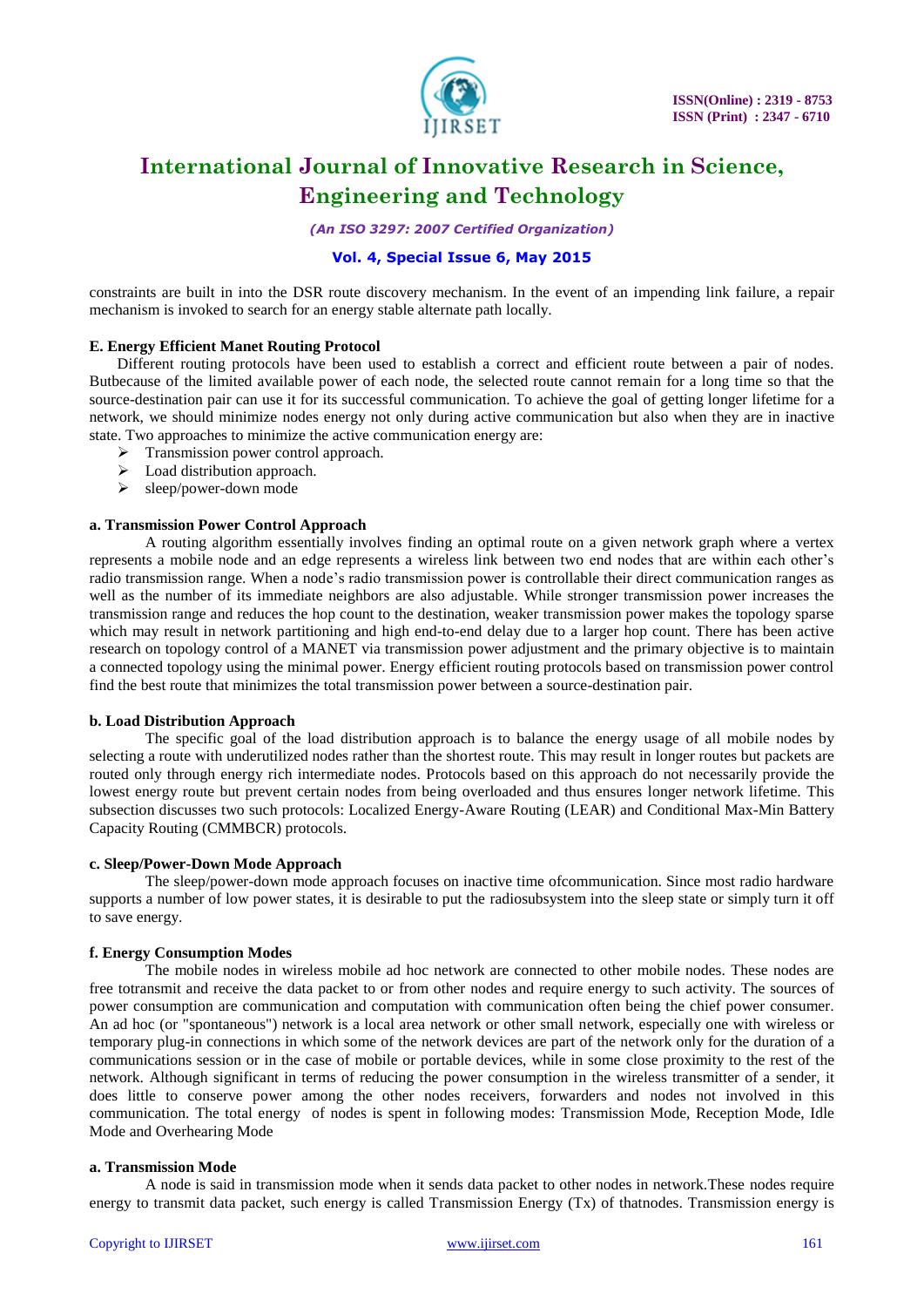

*(An ISO 3297: 2007 Certified Organization)*

# **Vol. 4, Special Issue 6, May 2015**

depended on size of data packet (in Bits), means when the size of a data packet is increased the required transmission energy is also increased. The transmission energy can be formulated as:

 $Tx = (330*Plenath)/2*106---(1)$ 

And

PT= Tx **/** Tt--- (2)

Where Tx is Transmission Energy, PT is Transmission Power, Tt is time taken to transmit data packet and Plength islength of data packet in Bits.

**b. Reception Mode:** When a node receives a data packet from other nodes then it said to be in Reception Mode and the energy taken to receive packet is called Reception Energy (Rx). Then Reception Energy can be given as:  $Rx = (230*$  Plength $)/2*106$ --- (3)

And

### PR= Rx**/** Tr--- (4)

Where Rx is a Reception Energy, PR is a Reception Power, Tr is a time taken to receive data packet and Plength is length of data packet in Bits.

### **c. Idle Mode**

In this mode generally the node is neither transmitting nor receiving any data packets. But thismode consumes power because the nodes have to listen to the wireless medium continuously in order to detect a packet that it should receive so that the node can then switch into receive mode from idle mode. Despite the fact thatwhile in idle mode the node does not actually handle data communication operations it was found that thewireless interface consumes a considerable amount of energy nevertheless. This amount approaches the amount that is consumed in the receive operation. Idle energy is a wasted energy that should be eliminated or reduced. Then power consumed in Idle Mode is:

 $PI = PR$ --- (5)

Where PI is power consumed in Idle Mode and PR is power consumed in Reception Mode.

### **d. Overhearing Mode**

When a node receives data packets that are not destined for it, then it said to be in overhearingmode and it may consume the energy used in receiving mode. Unnecessarily receiving such packets will cause energy consumption. Then power consumed in overhearing mode is:

P over = PR---  $(6)$ 

Where P over is power consumed in Overhearing Mode and PR is power consumed in Reception Mode.

### **g. Protocol Selection**

Energy Efficiency does not mean only the less power consumption, here energy efficiency means increasing thetime duration in which any network maintains certain performance levels. A single routing protocol of MANET is not qualified to all metrics of energy efficiency routing. The route discovery and maintenance of each routing protocol is better than other for different energy efficient metrics. DSR outperforms other by consuming less energyPer packet. DSR has very quick adaptation to routing changes and frequent host movement. DSDV has longer network lifetime but consumes larger amount of energy per packet and less packet delivery ratio for high speed and less throughput for high mobility. DSR performs better at low and medium mobility scenarios than AODV. It is possible because at low and medium mobility scenarios, there is delay in Route discovery as the route caches of the nodes are up-to date in DSR. AODV shows almost same performance as DSR when there is increase in mobility. AODV is preferred only when the nodes are highly mobile. AODV is for real time traffic over DSR. DSR has a slight edge over AODV because of multipath and alternative routes are available in its cache if it finds any broken links.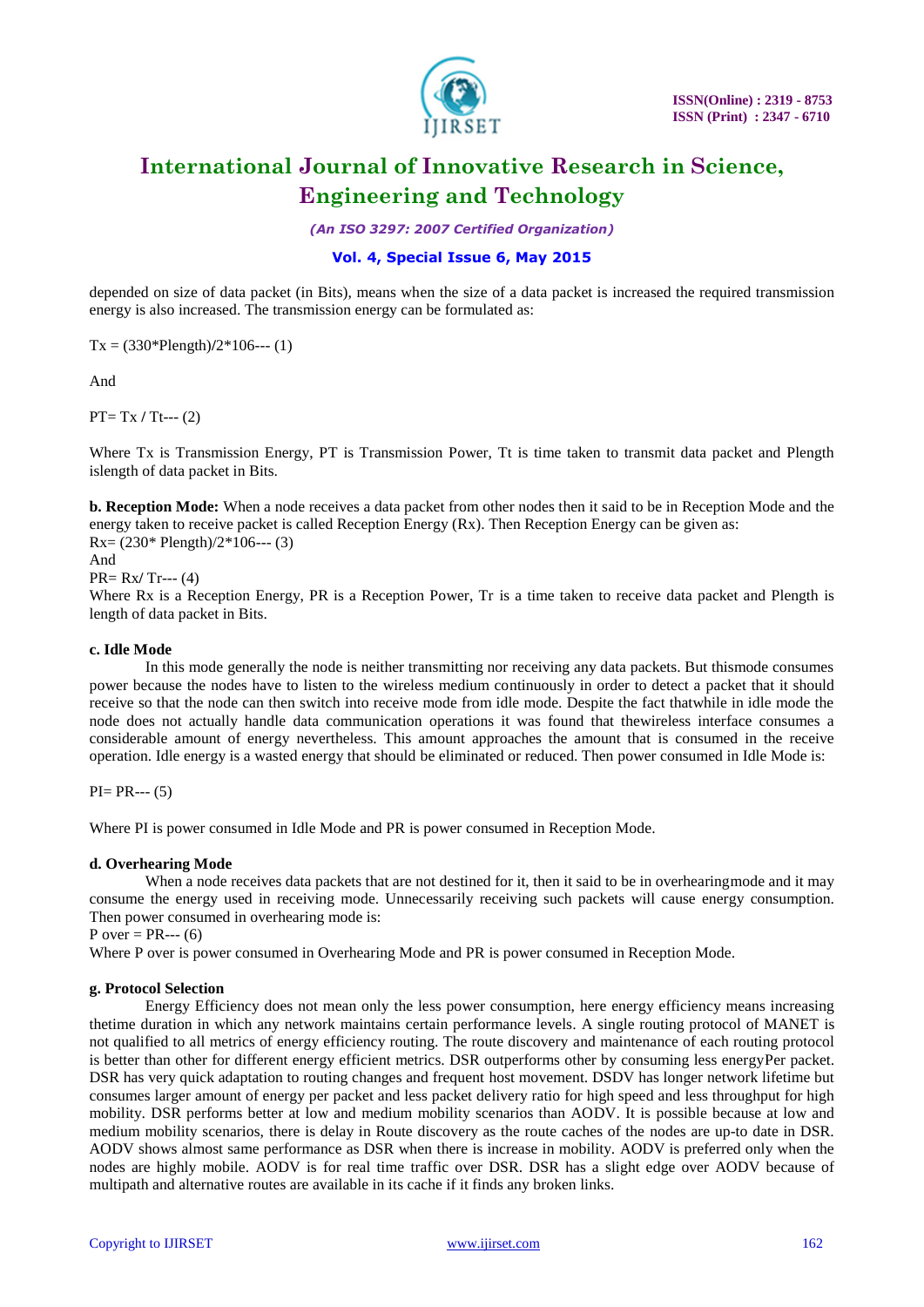

*(An ISO 3297: 2007 Certified Organization)*

### **Vol. 4, Special Issue 6, May 2015**

### **Table 1:Comparison between AODV, DSR and DSDV**

| Sr.no          | <b>AODV</b>    | DSR          | <b>DSDV</b>     |
|----------------|----------------|--------------|-----------------|
| 1              | It is Reactive | It is        | It's Proactive  |
|                | Protocol       | Reactive     | Protocol        |
|                |                | Protocol     |                 |
| $\overline{2}$ | It delivers    | It is very   | It performs     |
|                | virtually all  | good at all  | almost as       |
|                | packets<br>at  | Mobility     | DSR,            |
|                | low mobility   | rates.       | but<br>requires |
|                |                |              | transmission    |
|                |                |              | overheads of    |
|                |                |              | many            |
|                |                |              | packets.        |
| 3              | It has low     | It has low   | It has high for |
|                | end to end     | end to end   | pause time 0    |
|                | delay          | delay        | but it starts   |
|                |                |              | decreasing as   |
|                |                |              | time            |
|                |                |              | increases.      |
| 4              | It performs    | It performs  | It performs     |
|                | better for     | better for   | better for few  |
|                | larger         | larger       | number of       |
|                | number of      | number of    | nodes           |
|                | nodes          | nodes        |                 |
| 5              | For real time  | For real     | For real time   |
|                | traffic        | time traffic | traffic DSDV    |
|                | AODV is        | DSR is not   | is not          |
|                | preferred      | preferred    | preferred       |
|                |                |              |                 |
|                |                |              |                 |
|                |                |              |                 |

### **III PROPOSED TECHNIQUE**

### **A. Algorithm for Energy Efficient Dynamic Source Routing**

**Step 1** If the Source node S wants to send data to the destination node D, it will first send REQ message to all its neighbour nodes.

**Step 2** When neighbour nodes receive REO message they will check their Route Cache, if this packet's ID is already in their Route Cache then packet will be discarded.

**Step 3** Otherwise, node will calculate its power by using: Enew  $= Etx - Er + Eth + Em + P$  over and send this value as a reply to source node.

**Step 4** Source node will calculate the mean value of all the values of Pnew of all the nodes and send a RREQ message to the node whose Pnew value is nearest to the mean value.

**Step 5** When the node receives a RREQ message it will send REQ message to its own neighbours and this process will be continued till the destination node reaches.

**Step 6** When destination node will receive the RREQ message it will send the RREP message back with the same route.

**Step 7** RREP process is same as in traditional DSR.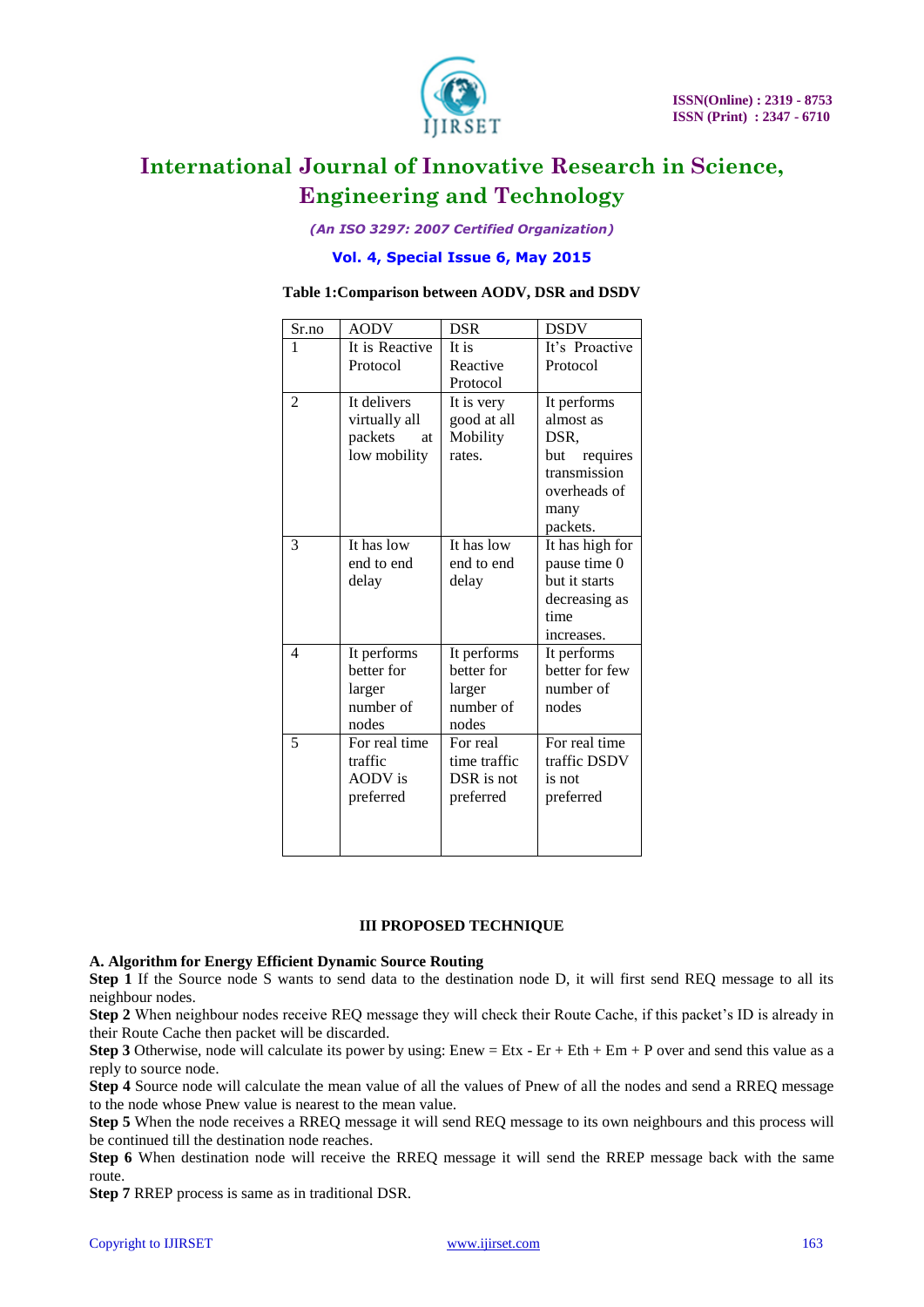

*(An ISO 3297: 2007 Certified Organization)*

### **Vol. 4, Special Issue 6, May 2015**

### **IV SIMULATION RESULTS AND DISCUSSION**

The simulation work for the proposed Technique EEDSR is done in NS-2 [26]. The simulation result shows thatthe proposed method is more efficient than the existing method. The table 2 shows the parameters used in simulation

### **Table 2: Parameter Used**

| Simulator used          | $NS-2$       |  |
|-------------------------|--------------|--|
| Protocol under test     | <b>EEDSR</b> |  |
| Protocol under test     | 50           |  |
| <b>Dimensions</b><br>of | 2000*2000    |  |
| simulation area         |              |  |
| Simulation time         | 200          |  |
| Traffic type            | Tcp          |  |
| Packet size             | 512 bytes    |  |

### **A. Scenario 1: Simulation of EPAR protocol with 50 Nodes**

The network animator shows the simulation of 50 nodes of DSR protocol. In this scenario simulation of DSR is performed with 50 nodes. Nodes in the simulation scenario are at same position initially. We can see the network animator of twenty-five nodes at a particular instant. As the position of the nodes changes, some nodes are out of range for each other.

### **B. Scenario 2: Simulation of EEDSR protocol with 50 Nodes**

The network animator shows the simulation of 50 nodes of EEDSR protocol. Nodes in the simulation scenario are at same position initially. With the passage of time they started moving to different positions (i.e. mobile).

The nodes transmit their routing table information to nodes that are covered under their range of communication. Now, when a particular node goes out of range of a particular node then the packets received by the other node are less than the packets sent by the source (sender) node. The figure 1 shows the NAM for EEDSR for 50 nodes.



**Figure 1: A Screenshot of 50 Nodes of EEDSR**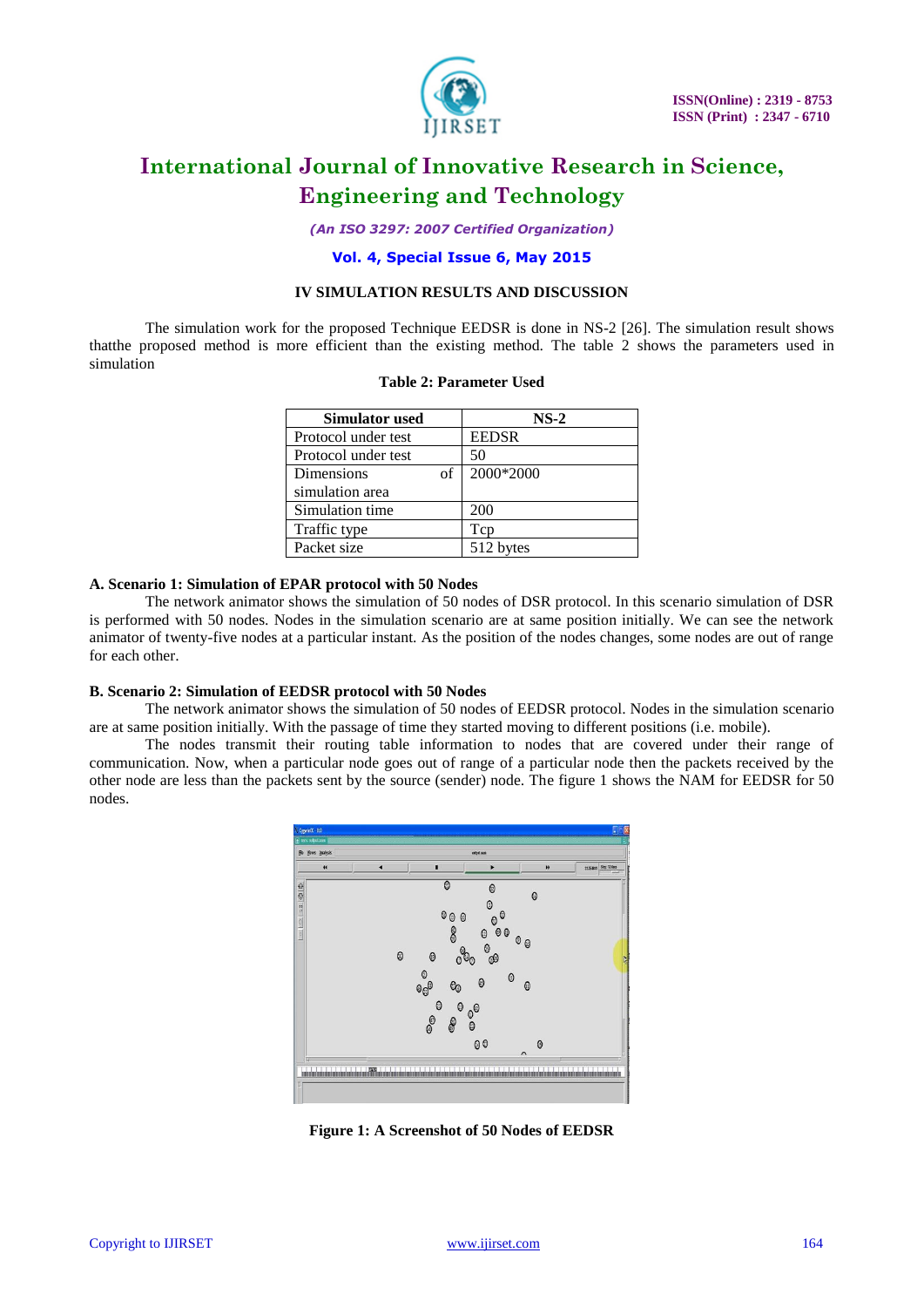

*(An ISO 3297: 2007 Certified Organization)*

# **Vol. 4, Special Issue 6, May 2015**

### **C. Scenario 3: Throughput**

Network throughput is the average rate of successful message delivery over a communication channel. The throughput is usually measured in bits per second (bit/s or bps) and sometimes in data packets per second. Throughput refers to how much data can be transferred from one location to another in a given amount of time.



**Figure 2: Throughput vs. Number of Nodes.**

The figure 2 shows the better performance of EEDSR as compare to DSR and graph show the values of throughput on different number of nodes like after 5, 10, 15, 20 and 50 nodes. The green line represents the variations in the values of throughput of EEDSR and red line represents DSR.

### **D. Scenario 4: Packet Delivery Fraction**

Packet Delivery Fraction is the ratio of number of data packets successfully delivered to the destination. The figure 8 shows the better performance of EEDSR as compare to DSR. EEDSR provides considerable improvement of PDF. This indicates that EEDSR is more resistive in stressful situation than DSR because it uses transmit power control. The transmit power control reduces the collision rate of the packets. Even the stress (number of connections and traffics) is high; every data packet must be transmitted with appropriate power level.

### **E. Scenario 5: Average Energy consumption**

Average energy consumption is the ratio of total energy consumed by all the nodes in the network by the number of nodes. The figure 3 shows the graph of average energy consumption vs. number of nodes and the nodes in EEDSR will consume less energy as compare to the nodes in DSR. The green line shows the average energy consumption of EEDSR and red line shows the average energy consumption of DSR on different number of nodes. We compare the values of average energy consumption on different number of nodes.



**Figure 3: Average Energy consumption vs. Number of Nodes**